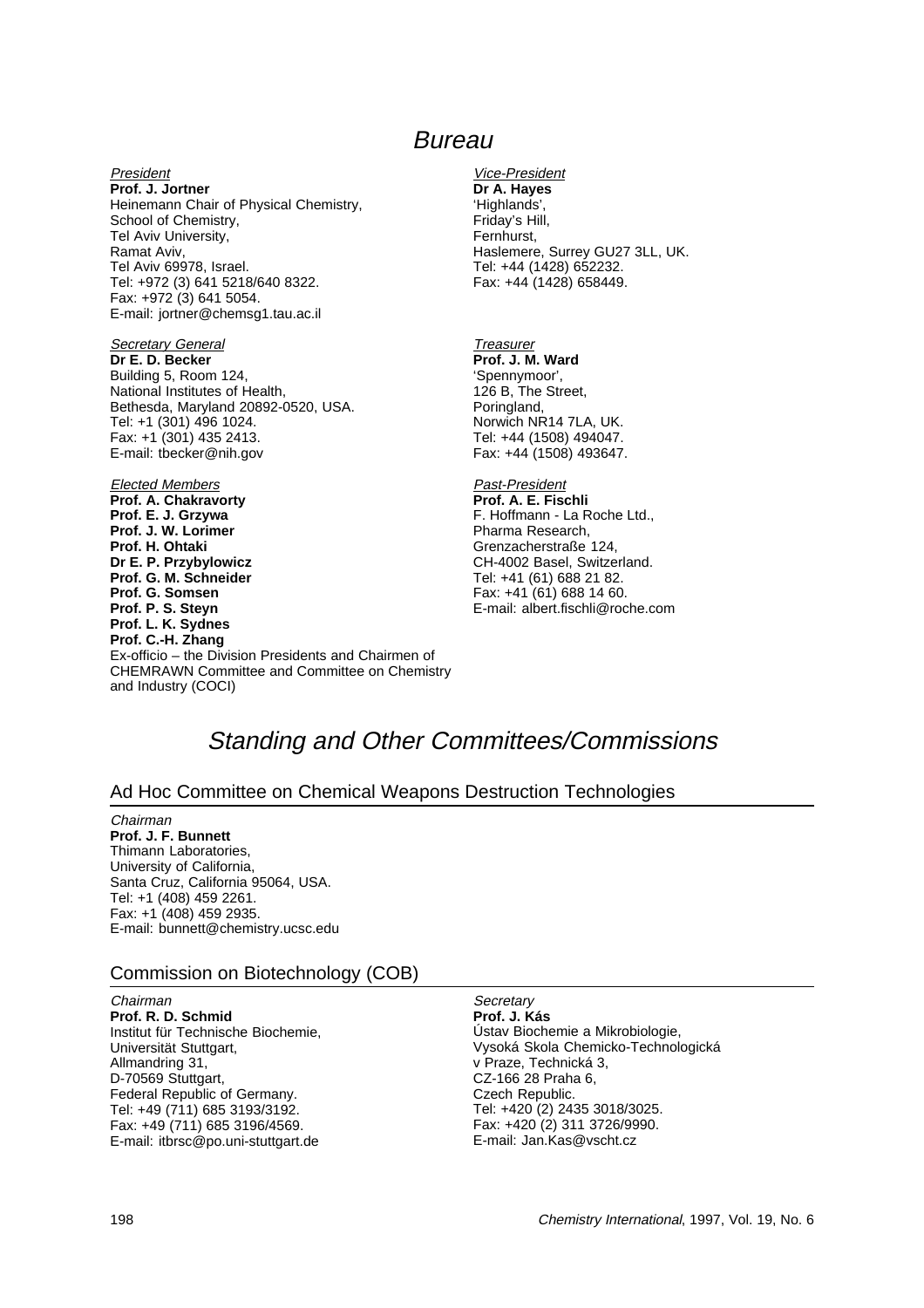#### CHEMRAWN Committee

Chairman **Dr P. M. Norling** DuPont Co., CR&D, Experimental Station, Building 328/410, PO Box 80328 (Route 141 and Henry Clay Road), Wilmington, Delaware 19880-0328, USA. Tel: +1 (302) 695 3547. Fax: +1 (302) 695 9431. E-mail: Norling@esvax.email.dupont.com

**Secretary Prof. R. Hamelin** 5 rue des Ursulines, F-75005 Paris, France. Tel: +33 (1) 43 25 77 62. Fax:  $+33(1)$  46 33 69 79.

#### Committee on Chemistry and Industry (COCI)

Chairman **Dr A. N. Wright**

Environment and Technology, Synergistics Industries Ltd, 177 rue St. André, St. Rémi de Napiervielle, Québec J0L 2L0, Canada. Tel: +1 (514) 454 3931. Fax: +1 (514) 454 5800.

**Secretary Dr F. Edgecombe** Technical and Scientific Affairs, Canadian Plastics Industry Association (CPIA), 5925 Airport Road, Suite 500, Mississauga, Ontario L4Y 1W1, Canada. Tel: +1 (905) 678 7748. Fax: +1 (905) 678 0774. E-mail: F.Edgecombe@cpia.ca

#### Committee on Printed and Electronic Publications (CPEP)

Chairman (to be appointed)

**Secretary Dr J. W. Jost** (IUPAC Secretariat)

#### Pure and Applied Chemistry Editorial Advisory Board (PAC-EAB)

Chairman (to be appointed)

**Secretary Dr J. W. Jost** (IUPAC Secretariat)

#### Chemistry International Editorial Advisory Board (CI-EAB)

Chairman **Dr E. D. Becker** (for address please see 'Secretary General')

**Secretary Dr J. W. Jost** (IUPAC Secretariat)

#### Committee on Teaching of Chemistry (CTC)

Chairman **Prof. J. D. Bradley** Department of Chemistry, University of the Witwatersrand, Private Bag 3, Johannesburg, P O WITS 2050, Republic of South Africa. Tel: +27 (11) 716 2006. Fax: +27 (11) 339 7967. E-mail: bradley@aurum.chem.wits.ac.za

#### Finance Committee (FC)

Chairman **Prof. J. M. Ward** (for address please see 'Treasurer')

**Secretary Drs J. Bouma** Buys Ballotweg 92, 3731 VL De Bilt, Netherlands. Tel/Fax: +31 (30) 220 4496 (home). Tel: +31 (40) 247 3723. Fax: +31 (40) 246 1529. E-mail: charlott@chem.tue.nl

**Secretary Dr J. W. Jost** (IUPAC Secretariat)